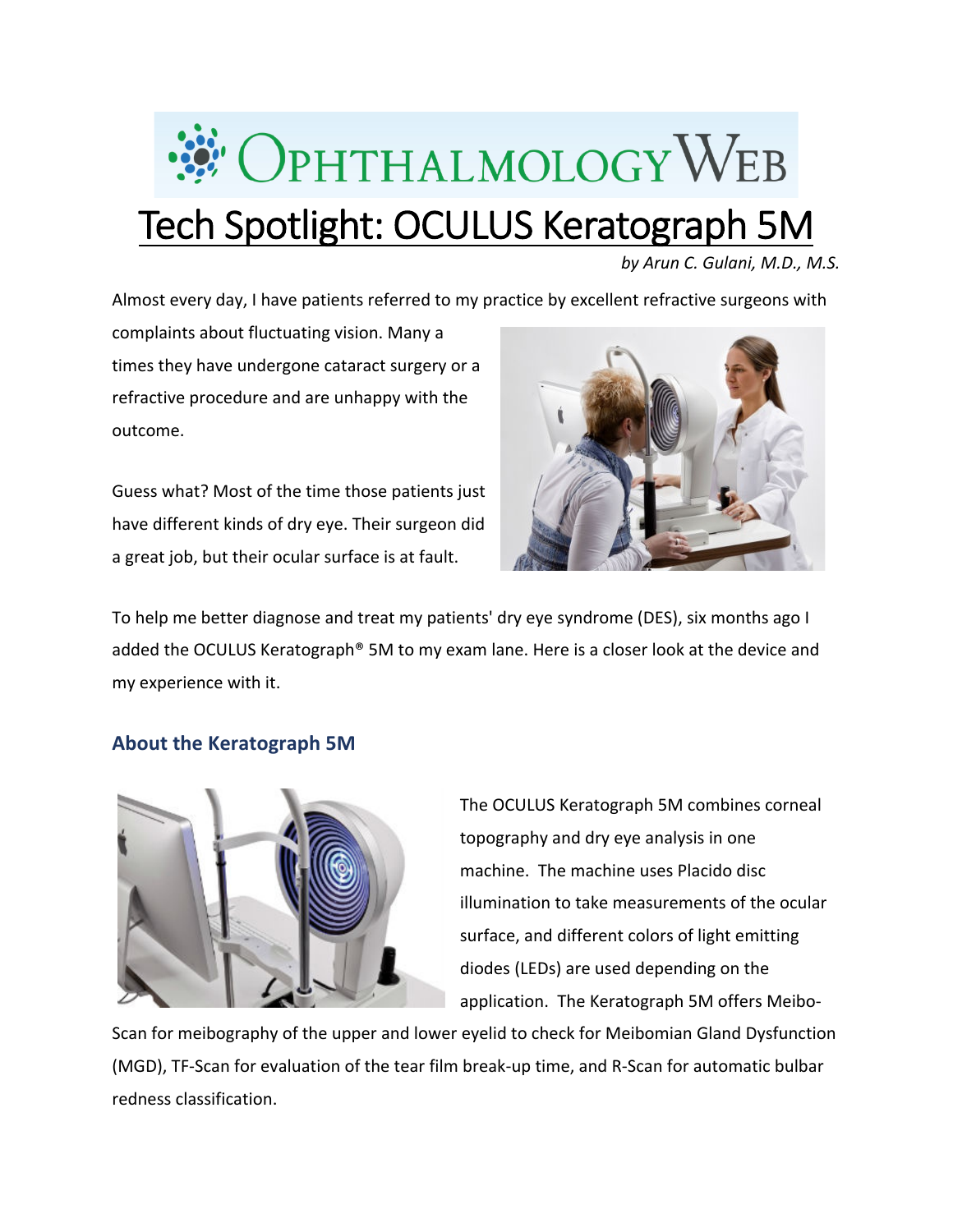The Keratograph 5M features a high-definition color camera that can take both images and video. And the device's built-in software lets me view 2D and 3D images as needed.

## **Patient & Practice Benefits**

One benefit of the Keratograph 5M is that it is a very user-friendly device. The corneal topography portion of the test is non-contact, and the majority of the dry eye tests are as well — you can use a cotton swab on the eyelid during the meibomian gland topography.

Through the Keratograph 5M, I'm provided with an immediate topography with an ocular surface review. It objectively and subjectively shows me the ocular surface, which is an important part of the refractive outcome. And the device produces a color topography that allows me to catch issues such as astigmatisms and irregular tear film break-up that could be correlated to dry eye. Once I have a patient's data from the Keratograph 5M, I can walk into the exam room with a concrete foundation for the treatment plan that would be best for them.

Another big benefit is that it helps fill the void between diagnosing and educating patients about their ocular surface. The device provides me with a simple-to-understand color map and report that patients can look at and take home with them. This allows me to enroll patients in their own care and provide them with an exact treatment plan for their particular ocular needs.

## **Dry Eye is a Science**

To me, dry eye is a science. It's not "Here's a few eye drops, take this and go home." The Keratograph 5M not only detects and diagnoses dry eye, but it breaks down the diagnosis to what exact type of dry eye it is  $-$  is it the Meibomian glands or maybe it's the tear meniscus volume. And once you know the kind of dry eye, you're unfolding the plan of how you're going to treat it.